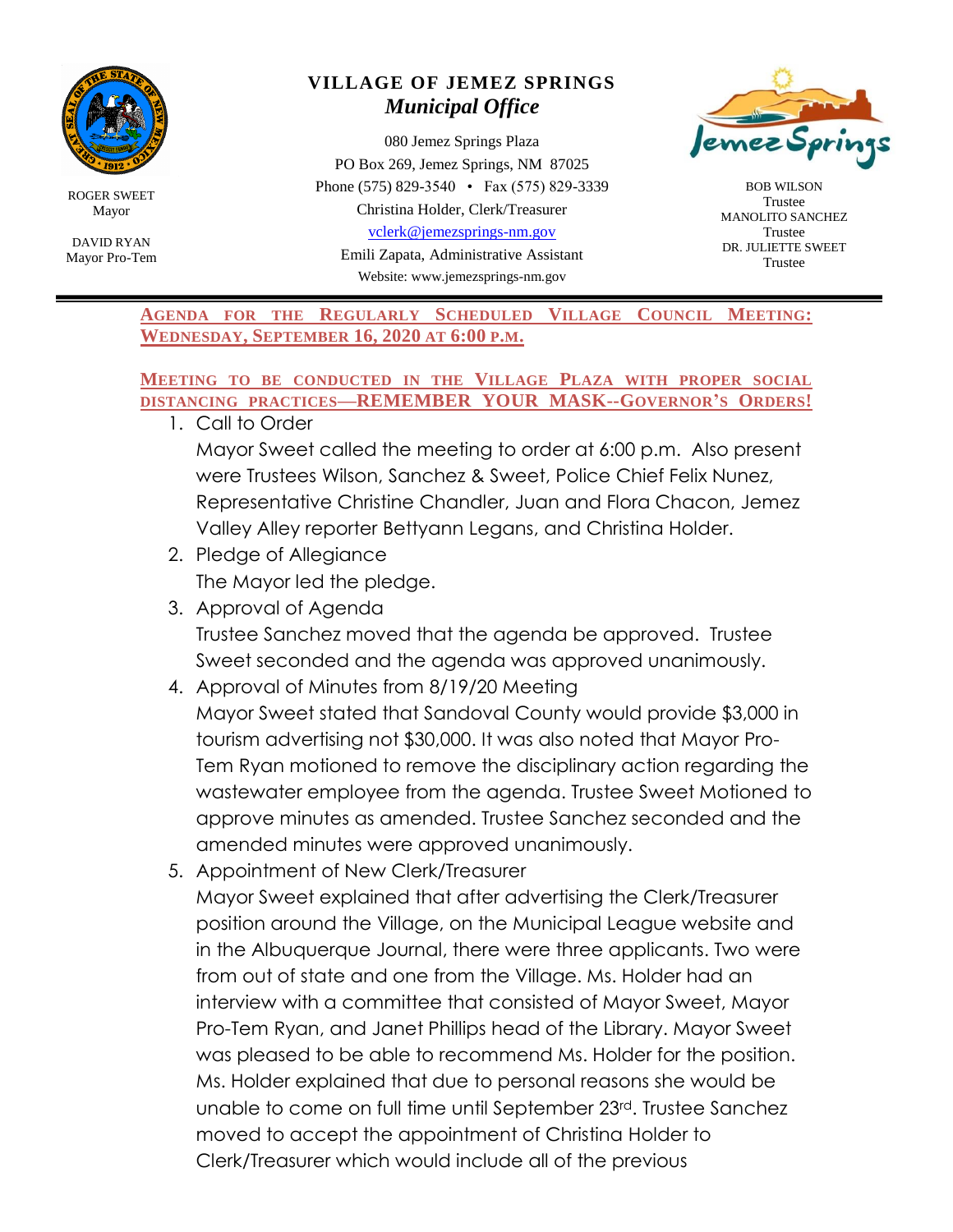Clerk/Treasurer's responsibilities. Trustee Sweet seconded the motion, all in favor; motion approved.

- 6. Farmer's Market/Second Alarm Brew House Prepackage Sales Mayor Sweet explained that he had received and email from Cody Lewis, one of the Second Alarm Brew House partners, which stated that they would like to begin selling prepackaged beer at the Farmers' Market. Police Chief Nunez wanted to make sure they were following proper state laws and guidelines. Mayor Sweet explained that one of the steps is for the council to discuss and for the public to have input to the sales as well. Since the Farmers' Market usually ends early to mid-October, Mayor Sweet expects that they wouldn't begin sales until spring.
- 7. ICIP Discussion and Selection of Priorities, Resolution 2020-010 Mayor Sweet stated that he invited Representative Christine Chandler to the meeting since the ICIP would be discussed. Representative Chandler thanked the Mayor and Council for the invitation. She explained that at this time there was no major reason that preapproved funds would be revoked. She did highly recommend still submitting the ICIP in case funds are available this coming year. Resolution 2020-010 was discussed and the council reached the consensus that the priorities for capital improvements will be: 1. Dark Skies Initiative, 2. South Mooney Bridge, 3. Public Safety Equipment, 4. Library and Leyba Land Improvement. Trustee Wilson moved to approve Resolution 2020-010 and list these projects on the ICIP. Trustee Sanchez seconded, and the resolution was approved unanimously.
- 8. Reports
	- a. Maintenance Submitted
	- b. Bath House Submitted
	- c. Library Submitted
	- d. Court Submitted
	- e. Wastewater Submitted
	- f. Police Chief Submitted Chief Nunez went into detail on how he rented a vehicle counter for Labor Day weekend. At this time the final results have not been calculated. Chief Nunez also explained that he and his officers are still unable to respond to calls outside the Village limits.
- 9. Clerk/Treasurer's Report-